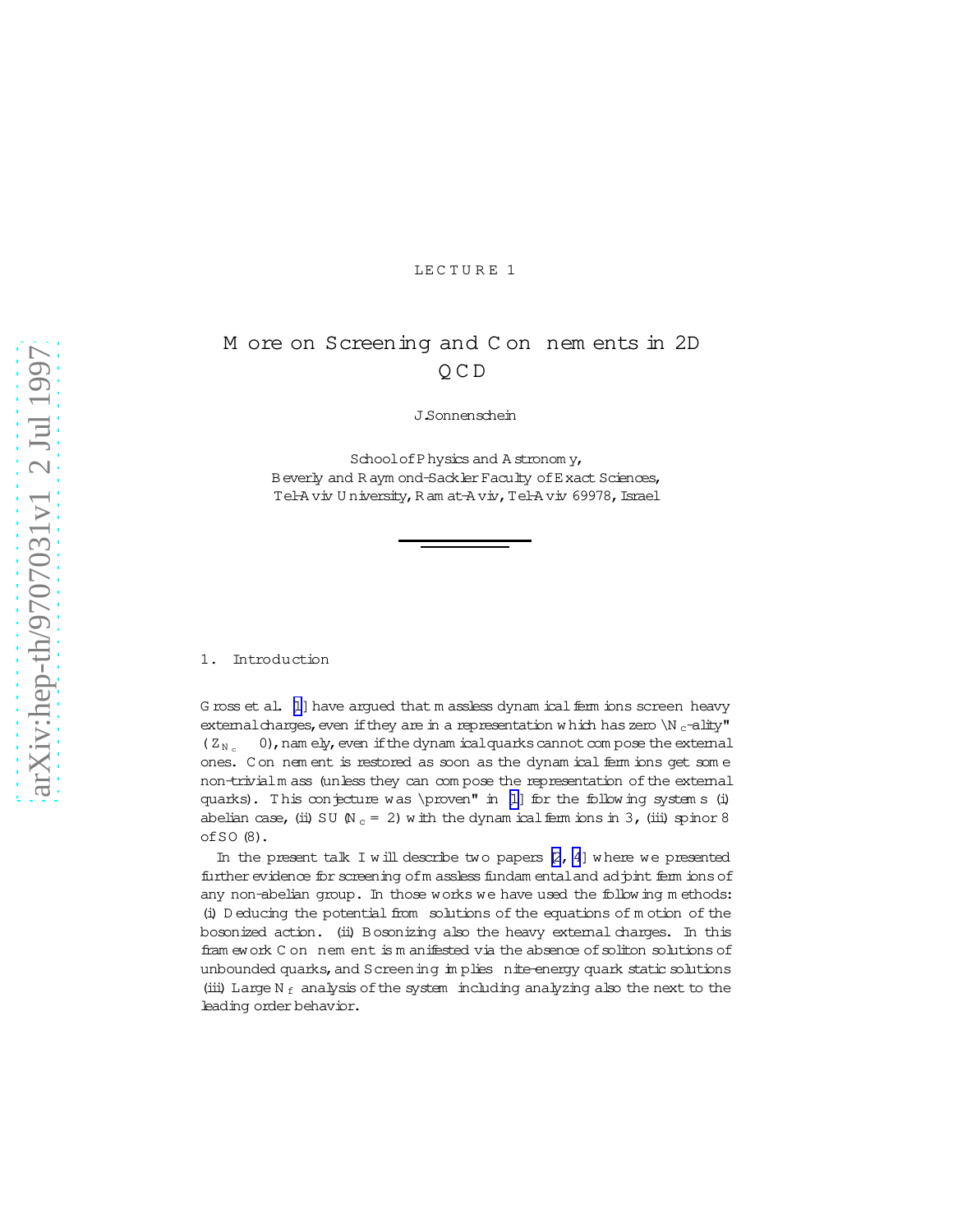#### 1.1. background rem arks

(1) The screening m echanism in the m assless Schw inger m odel could be attributed to the exchange of the \m assive photon". The non-abelian counterpart is clearly m uch m ore com plicated. H owever, in the lim it of large num ber of avors  $N_f$  (with nite  $N_c$ ), the non abelian theory resembles a collection of  $N_c^2$  1 abelian theories. In that lim it the spectrum includes Schwinger like N $_{c}^{2}$ 1 m assive m odes that induce screening.

(2) The  $\mathbb{Q}$  assive gauge states" are an indication of the  $\nonumber$  non-con ning" structure of the spectrum . Even though they are gauge invariant states, they are in the adjoint rep. of a \qlobalcolor sym m etry". These states had already been pointed out in an earlierwork, [5] based on a BR ST analysis and a special param etrization of the gauge con gurations. However, in that paper we were not able to rigorusly show that indeed they were part of the BRST cohom ology. N ote, that even if they are not in space of physical states, the m assive states could nevetheless be responsible for the screening potential.

(3) W hen passing from a screening picture at large N  $_f$  and nite N  $_c$  to the dom ain of a sm all N  $_f$ , one can anticipate two types of scenarios: (i) A sm ooth transition, nam ely, the screening behavior persists all the way down to N  $_f$  = 1. (ii) A \phase transition" at a certain value of N  $_f$  and con ning nature below it.

(4) A rethem assivem odes of large N  $_f$  an artifact of the abelianization of the theory? To check this possibility we have searched for non-abelian solutions of the equations of motions. Indeed, we found new non-abelian gauge solutions that are also m assive. $[2]W$  e believe that this presents certain evidence in favour ofoption (i).

(5) Low lying baryonic states,were determ ined in the sem iclassicalpicture of the strong coupling  $\lim_{n \to \infty}$  if  $\lim_{n \to \infty}$  is the contradict the screening nature of the theory? It does not, since the baryons were discovered only form assive quarks and not form assless ones.

### 1.2. T he outline of the talk

- (1) Review of Bosonization in  $QCD_2$ 
	- (2) Equations of m otion of Q C D  $_2$  in the presence of external currents
	- (3) Solutions of the equations w ithout external quarks
	- (4) Solutions of the equations w ith external current and the potential
	- (5) Bosonized externalcurrents
	- (6) Large N  $_f$  expansion
	- $(7)$  N = 1 Super Yang-M ills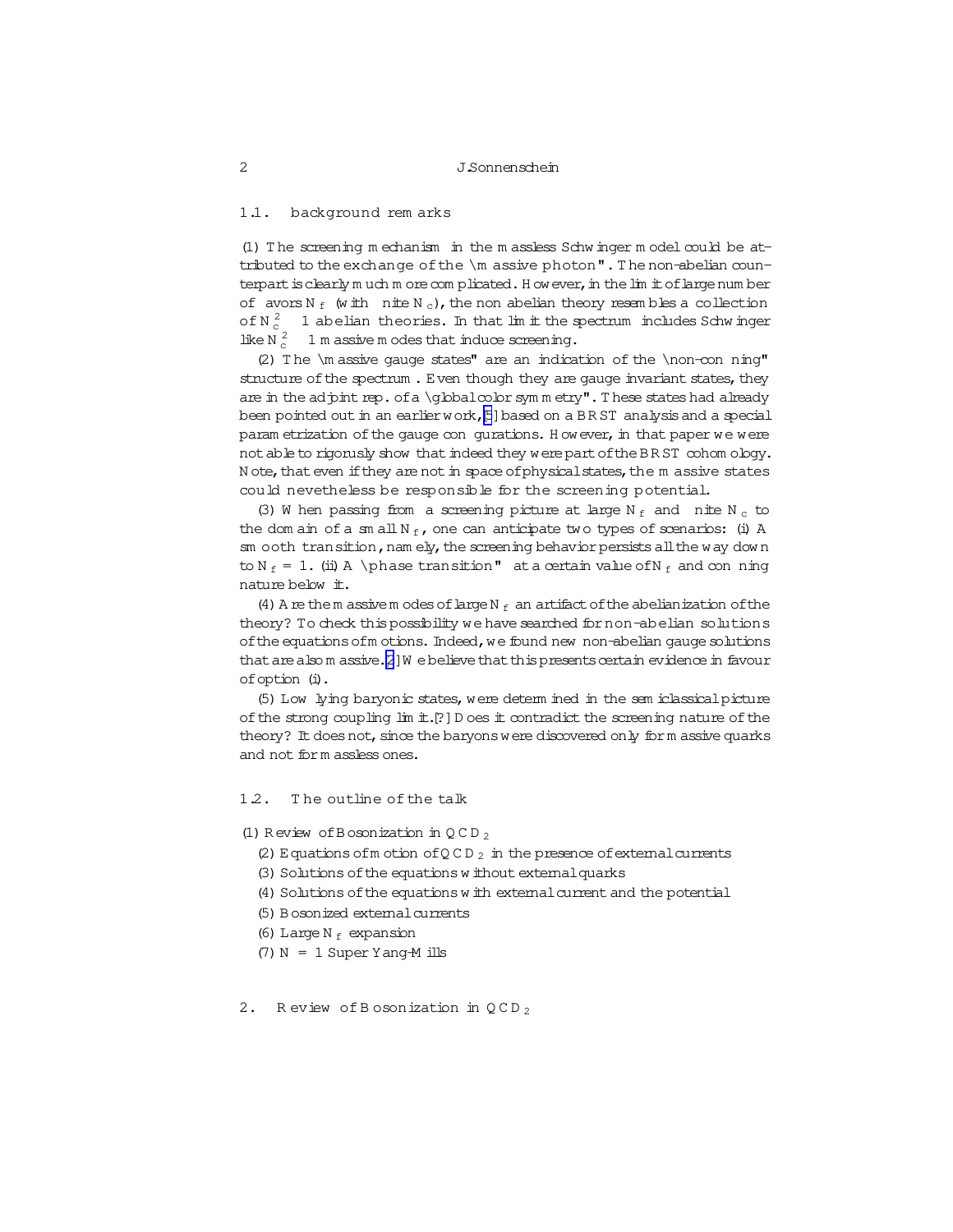<span id="page-2-0"></span>2.1. D irac ferm ions in the fundam ental representation.

The action of m assive  $QCD_2$  [\[7\]](#page-11-0)

$$
S_{QCD_2} = S_1(u) \frac{1}{2} d^2 z Tr(iu^{-1} du)
$$
  
+ 
$$
\frac{iu\theta u}{2} {}^{1}A + Au^{-1}Au
$$
 AA)  
+ 
$$
\frac{m^2}{2} d^2 z : Tr_G [u + u^{-1}] : + \frac{1}{e_c^2} d^2 z Tr_H [F^2]
$$
  
(1)

where u 2 U  $(N_f - N_c)$ ; S<sub>k</sub>(u) is a levelk W ZW m odel; A and A 2 algebra of H SU (N<sub>C</sub>); F = @A  $(A + iA; A)$ ; and where  $m^2 = m_q \frac{1}{2}e$ , where is the norm alordering m ass.

N otice that the space-time has a M inkow ski signature, and we use the follow ing notations  $B$   $B_+$  and  $B$   $B_-$ .

The action form assless ferm ions can be simplied

$$
S = S_{N_f} (h) \frac{N_f}{2}^Z d^2 z Tr(ih^{-1} \theta h A + ih \theta h^{-1} A + A \frac{h}{2}^1 A h A A) z + S_{N_c} (g) + \frac{1}{2} d^2 z [ \theta \theta] \frac{1}{e_c^2} d^2 z Tr_H [F^2]
$$
  
(2)

using the follow ing param etrization u ghle  $P_i^{\frac{4}{N_c N_f}}$  where h 2 SU (N<sub>c</sub>),  $g$  2 SU  $(N_f)$ , 12  $\frac{U(N_c N_f)}{S U(N_c) k_f}$  $\frac{U(N_c N_f)}{S U(N_c)_{N_f}}$   $\frac{U(N_c N_f)}{S U(N_f)_{N_c}}$   $\frac{U_B(N_f)}{U_B(N_f)}$  and setting  $l=1$ .

2.2. M a prana ferm ions in the ad pint representation.

An action of bosonized M a prana ferm ions in the ad pint representation [\[2\]](#page-11-0)

$$
S = \frac{1}{2} S (\hat{h}_{ad}) - \frac{1}{4} \alpha^{2} z Tr(i \hat{h}_{ad}^{1} \hat{\theta} \hat{h}_{ad} A + i \mu \hat{\theta} \hat{h}_{ad}^{1} A
$$
  
+  $A h_{ad}^{1} A h_{ad} A A \mu \frac{m^{2}}{2} \alpha^{2} z Tr_{G} : [h_{ad} + h_{ad}^{1}] : \frac{1}{e_{c}^{2}} \alpha^{2} z Tr_{H} [F^{2}]$   
(3)

where  $h_{ad}$  are  $(N_c^2 - 1)$   $(N_c^2 - 1)$  m atrices; the V irasoro anom aly  $c_{\text{vir}} = \frac{1}{2}$   $(N_c^2 - 1)$ , the ane Lie algebra anom aly = N <sub>c</sub> the conform aldimension h <sub>ad</sub> =  $\frac{1}{2}$ and the factor  $\frac{1}{2}$  in  $\frac{1}{2}S$  (h<sub>ad</sub>) com es from the reality of the M a jorana ferm ions.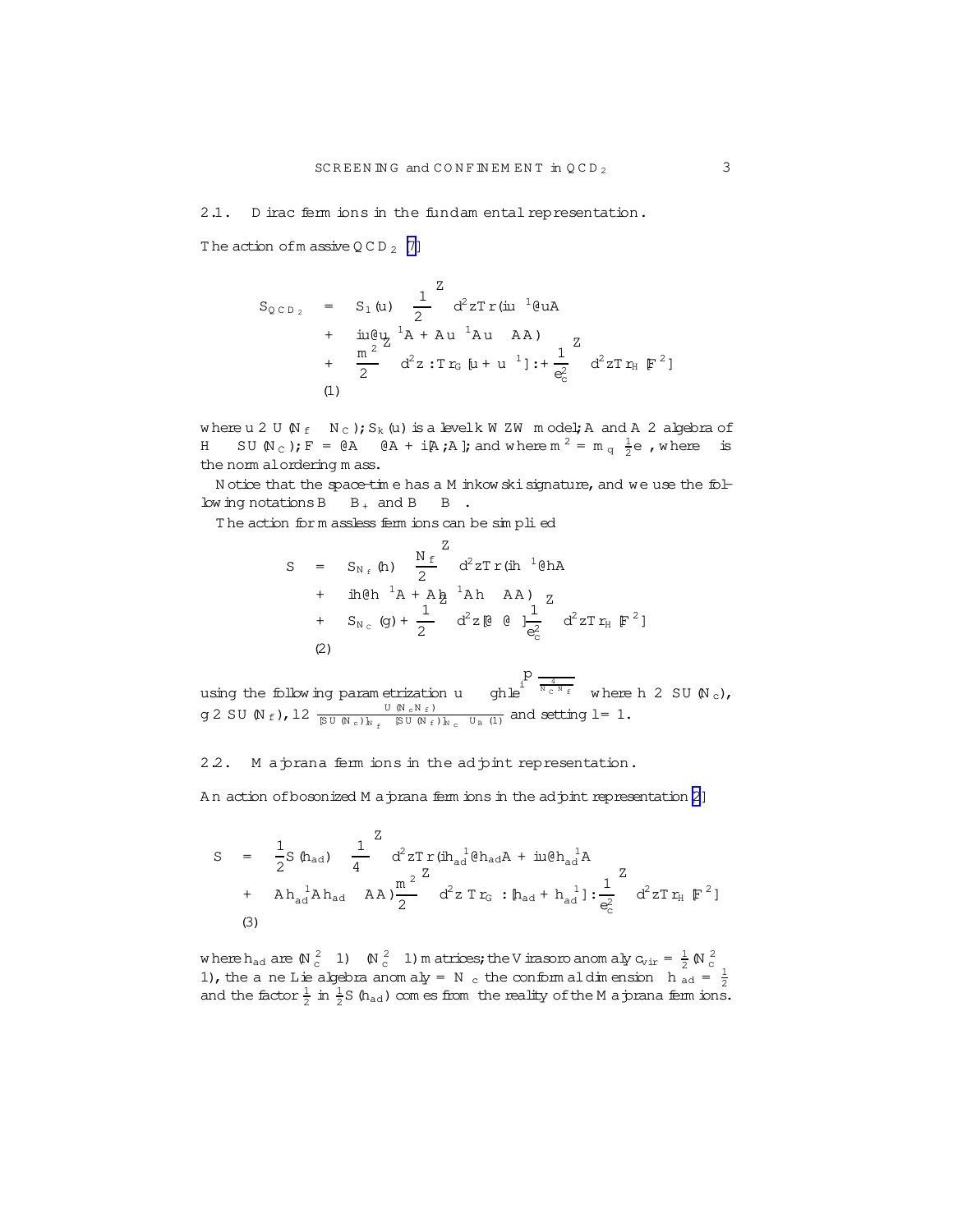#### <span id="page-3-0"></span>Equations of  $m$  otion of QCD<sub>2</sub> in the presence of external currents  $3.$

Studying the quantum system by analyzing the corresponding equations of m otion is a justi ed approxim ation only provided that the classical con gurations dom inate the functional integral. Such a scenario can be achieved in the lim it of a large number of avors. where  $\frac{1}{N_e}$  plays the role of  $\theta$ .

The colored sectors of the action in  $(A = 0$  gauge) takes the form

$$
S = N_{f} S_{1} (h) \frac{1}{2}^{Z} d^{2} z Tr(ih^{-1} (\theta h A) + \frac{1}{e_{c}^{2}}^{Z} d^{2} z Tr(\theta A)^{2}
$$

where  $e_c = e_c \frac{p}{N_f}$ .

The equations of motion which follow from the variation of the action with respect to h are

$$
\begin{array}{lll}\n\text{(a) } & \text{(b) } & \text{(c) } & \text{(d) } \\
\text{(e) } & \text{(f) } & \text{(h) } & \text{(h) } \\
\text{(f) } & \text{(g) } & \text{(h) } & \text{(h) } \\
\text{(h) } & \text{(i) } & \text{(i) } & \text{(ii) } \\
\text{(ii) } & \text{(iii) } & \text{(iv) } & \text{(iv) } \\
\text{(iv) } & \text{(v) } & \text{(v) } & \text{(v) } \\
\text{(v) } & \text{(v) } & \text{(v) } & \text{(v) } \\
\text{(v) } & \text{(v) } & \text{(v) } & \text{(v) } & \text{(v) } \\
\text{(v) } & \text{(v) } & \text{(v) } & \text{(v) } & \text{(v) } & \text{(v) } \\
\text{(v) } & \text{(v) } & \text{(v) } & \text{(v) } & \text{(v) } & \text{(v) } & \text{(v) } & \text{(v) } & \text{(v) } \\
\text{(v) } & \text{(v) } & \text{(v) } & \text{(v) } & \text{(v) } & \text{(v) } & \text{(v) } & \text{(v) } & \text{(v) } & \text{(v) } & \text{(v) } & \text{(v) } & \text{(v) } & \text{(v) } & \text{(v) } & \text{(v) } & \text{(v) } & \text{(v) } & \text{(v) } & \text{(v) } & \text{(v) } & \text{(v) } & \text{(v) } & \text{(v) } & \text{(v) } & \text{(v) } & \text{(v) } & \text{(v) } & \text{(v) } & \text{(v) } & \text{(v) } & \text{(v) } & \text{(v) } & \text{(v) } & \text{(v) } & \text{(v) } & \text{(v) } & \text{(v) }
$$

A sim ilar result holds for h<sub>ad</sub>. External currents are coupled to the system by adding to the action  $(3)$  or  $(3)$ 

$$
L_{ext} = \frac{1}{2} \int d^2 z T r (J_{ext}A + J_{ext}A) \, .
$$

Now the equations of motion take the form

$$
(\mathbf{e}^{2} \mathbf{A} + \mathbf{e} (\mathbf{i} \mathbf{N}_{f} \mathbf{h}^{-1} \mathbf{e} \mathbf{h} + \mathbf{J}_{ext}) = 0
$$
  

$$
(\mathbf{e} \mathbf{A} + \mathbf{e} (\mathbf{i} \mathbf{A} \mathbf{A}) - \mathbf{e} \mathbf{N}_{f} (\mathbf{i} \mathbf{h} \mathbf{e} \mathbf{h}^{-1} + \mathbf{h} \mathbf{A} \mathbf{h}^{-1} - \mathbf{A}) + \mathbf{J}_{ext} = 0
$$
 (5)

where  $c = \frac{e_0^2}{4}$ . It follows from the equations of m otion (??) and (5) that both the dynamical currents  $\dot{L}_{1y} = \frac{iN_f}{2} h^{-1} (\theta h; \dot{L}_{1y} = \frac{iN_f}{2} h (\theta h^{-1} - i h A) h^{-1} + iA \cos \theta$ well as the external currents are covariantly conserved, which for  $A = 0$  reads

$$
D \dot{J}_{\text{dy}} + \theta \dot{J}_{\text{dy}} = 0 \qquad D J_{\text{ext}} + \theta J_{\text{ext}} = 0 \tag{6}
$$

with  $D = \emptyset$  i $A$ ; ].

One can elim inate the dynam ical current, and then one nds

$$
\Theta(A + [\text{i}\Theta A; A] + \,_{\text{c}} \Phi \cdot A \, J_{\text{ext}}) = 0 \tag{7}
$$

In fact the equation one gets  $(1)$  =  $(7)$  = 0. The antiholom orphic function can be elim inated by xing the residual gauge invariance A ! iu  ${}^{1}\theta u + u {}^{1}Au$ ,  $w$  ith  $\theta u = 0$ .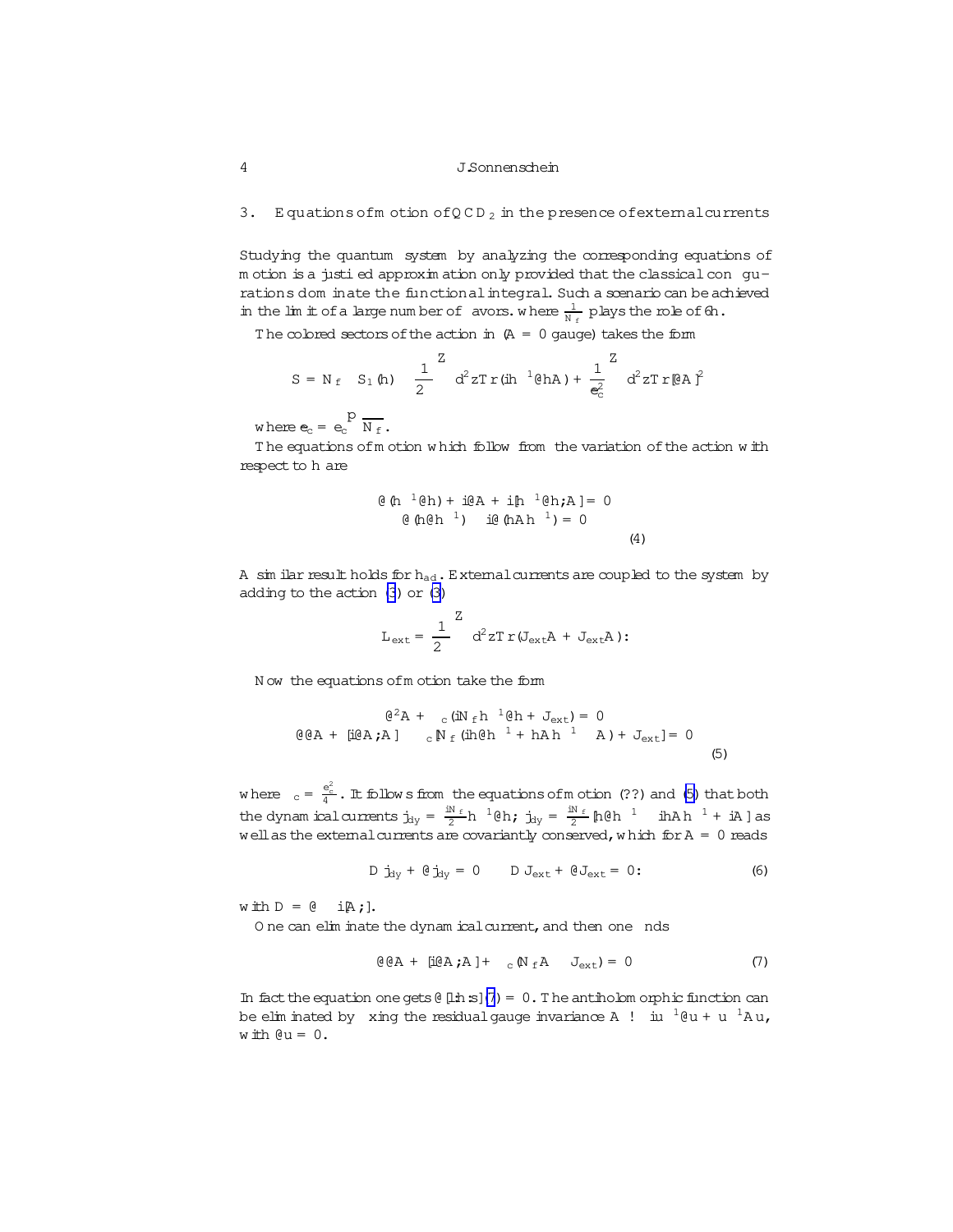#### 4. Solutions of the equations w ithout externalquarks

W e enlist several statem ents about the solutions:

(1) The equation of m otion is not invariant but rather covariant w ith respect to the \globalcolor" transform ation A !  $\,$  u  $^{-1}$ A u with a constant u. So any solution is in the adjoint rep. of the  $\delta$ bbalcolor" group.

(2)\abelian" m assive m ode

Consider a con guration of the form  $A$   $T^aA^a(z;z) = T^{a-a;a_0}A(z;z)$  then the com m utator term vanishes and A has to solve

 $@BA + \sim_c A = 0$  w ith  $\sim_c = N_f$  c.

(3) N o soliton solutions Let us now check w hether the equations adm it soliton solutions. For static con qurations

$$
\theta_1^2 A
$$
  $\stackrel{p-}{2} \stackrel{...}{\mu} \theta_1 A ; A ]$   $2 \sim_c A = 0$ 

M ultiplying the equation by A, taking the trace  $\frac{1}{2}$  and integrating over dx one nds after a partial integration that  $\int dx [T r [(dA)^2 + 2 \sim cA^2] = 0$ w hich can be satised only for a vanishing A.

(4) A belian B essel function C onsider an ansatz for the solution of the form  $A = zC$  (zz) and  $C$  is determ ined by the equation

 $C'' + 2C^0 + \sim_C C = 0$ , where  $C^0 = \mathfrak{g}_{zz}C$ .

The solution for the gauge eld

$$
\mathtt{A} \, = \, \frac{\mathtt{A}_{0} \mathtt{z}}{\mathtt{e}^{z \mathtt{z}}} \mathtt{J}_{1} \, \text{\textsf{Q}}^{p} \, \frac{}{\mathtt{c}^{z \mathtt{z}}} \text{\textsf{)}
$$

where  $A_0$  is an arbitrary constant m atrix.

(3) N on-abelian solution

Consider in the special case of SU (2) the conguarion A = e  $^{\rm i}$   $^{\rm o}$  A<sub>0</sub>e $^{\rm i}$   $^{\rm o}$ w ith a constant m atrix  $A_0 = e_0 + e + e$  P lugging this ansatz into eqn. [\(7\)](#page-3-0) with no external source one nds that there is a solution provided that  $= 0 + kz + kz$ 

where  $k, k$  and  $0$  are constants. Indeed the follow ing gauge eld s

$$
A = \frac{c_c}{k} \frac{k k}{0} + \frac{k k}{4k^2} \epsilon^{i} + \epsilon^{i}
$$

is a \ non-abelian solution". Setting  $_0 = 0$  requires that  $(kk \sim_c) > 0$ . The solution is truly non-abelian. The corresponding  $F$  is  $F = ike^{-i\theta}$  (e e ) $e^i$   $\cdot$  . Perform ing a gauge transforam tion with U = e  $^i$   $\cdot$  !  $\mathrm{F}_\mathrm{U}$  = ik (e e ),  $A_U = A_0 + k_0 A_U = k_0$ .  $A_U$ ;  $A_U$  and  $F_U$  are constants and no two com m uting. Furtherm ore an abelian gauge con guration of the form  $A =$ 

ikz (e e ) and  $A = 0$  that leads to the same F is not connected to  $A_U$ ;  $A_U$ by a gauge transform ation.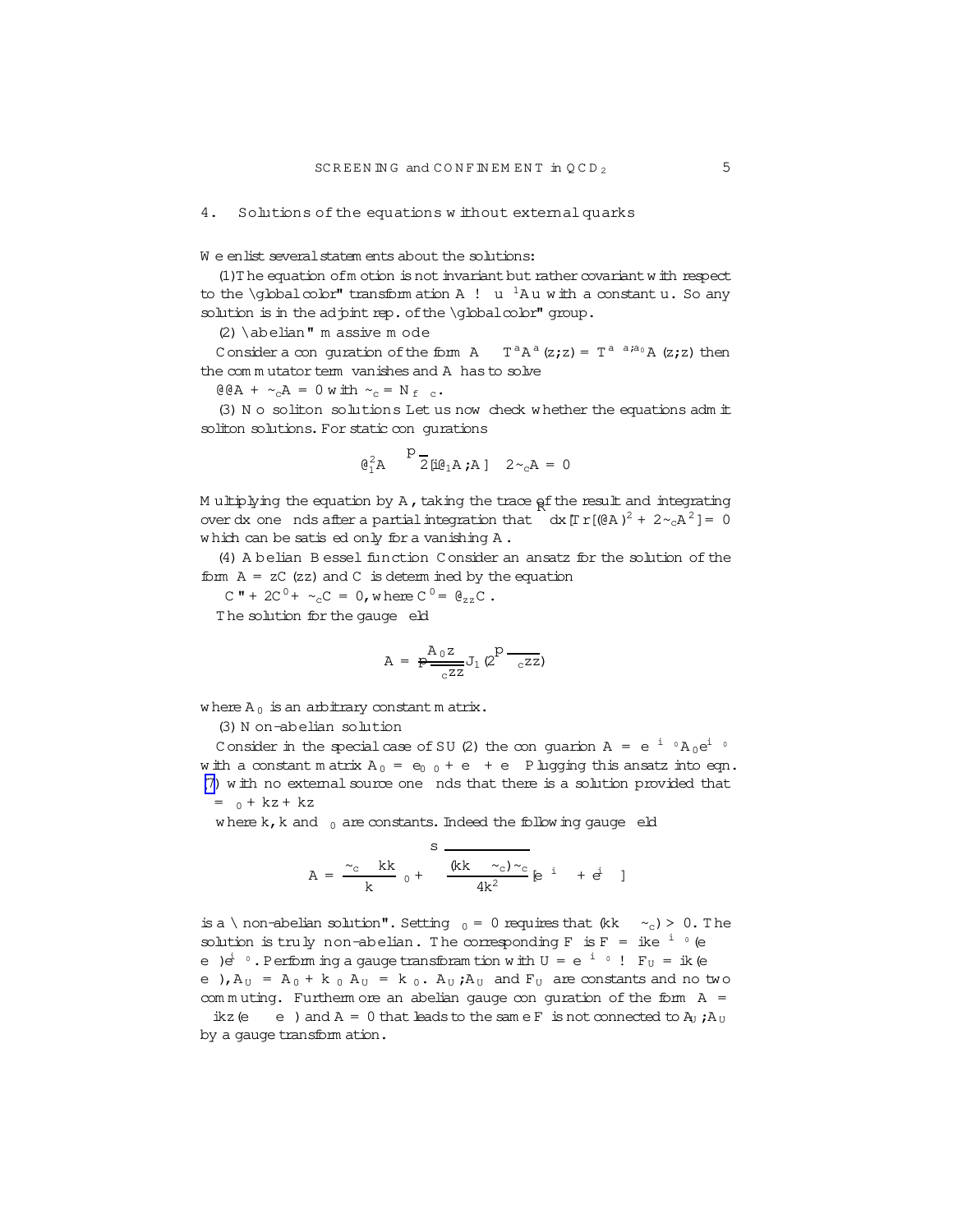5. T he energy-m om entum tensor and the spectrum of non-abelian solution

First we have to compute the components of the energy m om entum tensor  $T = T_{zz}$ ;  $T = T_{zz}$ ;  $T_{zz}$  that corresponds to the action [\(3\)](#page-2-0).

O nly the colored part of the energy m om entum tensor is relevant to our discussion.

$$
T\,=\,\frac{}{N_{\,f}\,+\,N_{\,c}}\,:T\,r\,[j_{\text{dy}}\,j_{\text{dy}}\,]\,: \hspace{5mm} T_{z\,z}\,=\,\frac{1}{8\ \ \, _c}T\,r\,[(@A\,)^2\,]
$$

where the dynam icalcurrents which were de ned below eqn.[\(5\)](#page-3-0) are

$$
\begin{array}{rcl}\n\dot{\mathbf{J}}_{\text{1Y}} &=& \frac{\text{IN } \varepsilon}{2} \text{h} \quad \, ^1\mathbf{\Theta} \text{h} = & \frac{1}{2} \cdot \mathbf{\Theta}^2 \text{A} \; \mathbf{\mathbf{\dot{y}}} \\
\dot{\mathbf{J}}_{\text{2Y}} &=& \frac{1}{2} \cdot \mathbf{\Theta} \mathbf{\Theta} \text{A} + \text{I} \mathbf{\Theta} \text{A} \; \mathbf{\dot{z}} \text{A} \; \mathbf{J} = & \frac{\text{IN } \varepsilon}{2} \text{h} \quad ^1\mathbf{\Theta} \text{h} = & \frac{\text{N } \varepsilon}{2} \text{A}\n\end{array} \tag{8}
$$

It is natural in the light cone gauge to use a light front quantization. We take z to denote the space coordinate. P and P are integrals over T and  $T_{zz}$ . The m asses of the states = the eigenvalues of M  $^2$  = PP.

A proper norm alization of the elds is introduced and discussed in  $[2]$ . U sing this norm alization we nd the following expectation values of the energy m om entum tensor

$$
\langle T \rangle = \frac{1}{8} \frac{N_{f}^{2}}{N_{f} + N_{c}} (k)^{2} \frac{k k}{\sim_{c}} (1 - \frac{\sim_{c}}{k k})
$$
  

$$
\langle T_{zz} \rangle = \frac{N_{f}}{16} (k k) (1 - \frac{\sim_{c}}{k k})
$$
 (9)

T he corresponding m om enta

$$
P = \frac{1}{8} \frac{N_{f}^{2}}{N_{f} + N_{c}} (L k) k \frac{k k}{\sim_{c}} (1 - \frac{\sim_{c}}{k k}) \quad P = \frac{N_{f}}{16} (L k) k (1 - \frac{\sim_{c}}{k k})
$$

T he non-abelian state is characterized by m asses

$$
M^{2} = \frac{n^{2}}{32} \frac{N_{f}^{3}}{N_{f} + N_{c}} (kk) \frac{kk}{\sim_{c}} (1 - \frac{\sim_{c}}{kk})^{2}
$$

N ote that

(1) (kk  $\sim_c$ ) > 0 (the case of zero kk  $\sim_c$  corresponds to vanishing A).

(2) M starts from  $M = 0$  and grow sup linearly in kk for kk >>  $\sim_c$ .

(3) the solution is singular for  $\sim_c = 0$ .

### 6. Solutions of the equations w ith external current

W e turn now on a covariantly conserved (eqn. [\(6](#page-3-0))) external current  $J_{ext}$ (1) A belian solutionsofthe equations ofm otion are easily constructed.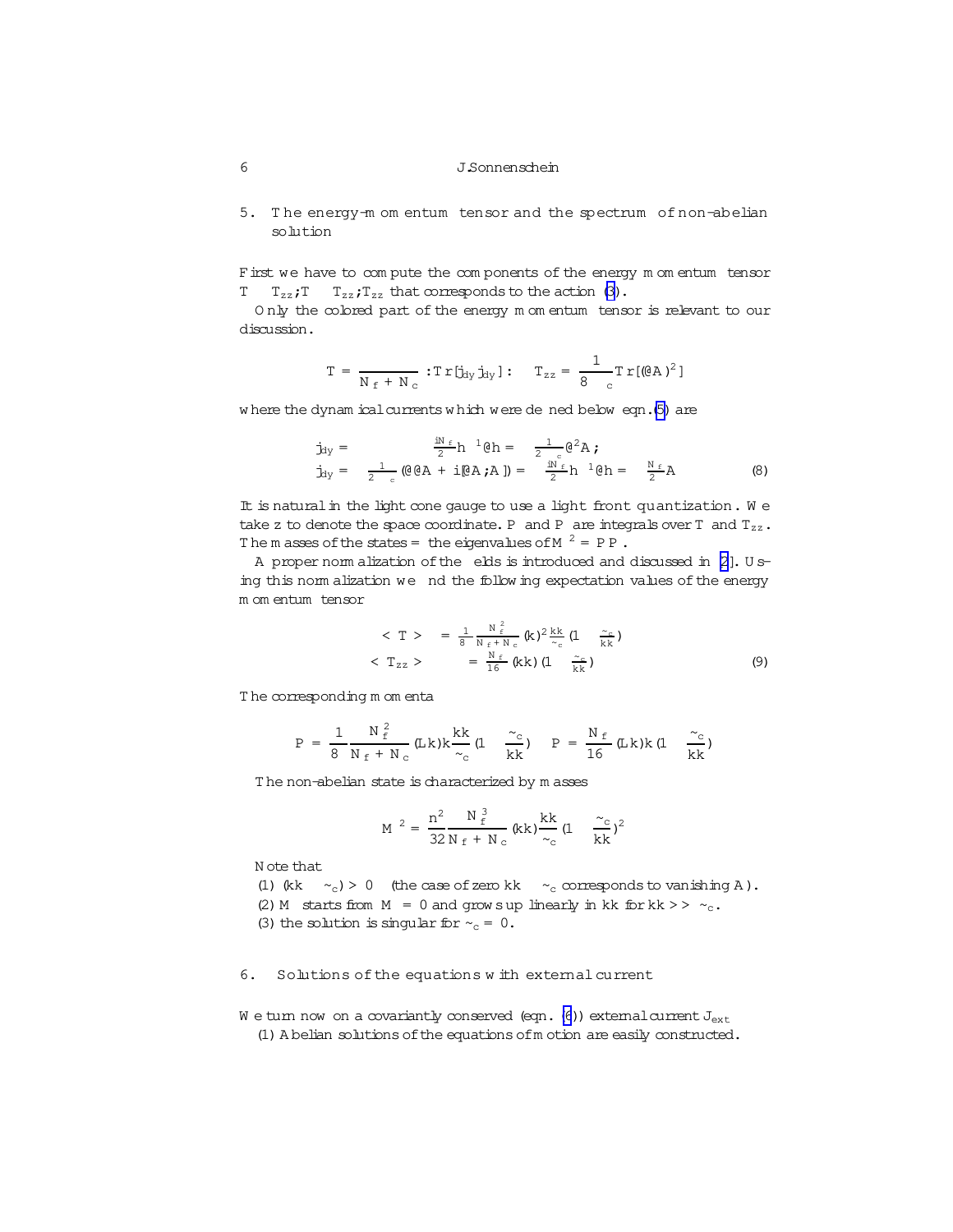<span id="page-6-0"></span>For instance for a pair of quark anti-quark as an external classical source  $J^a$  ext =  $T^a$   $a^{a}a_0$  Q [ (x<sub>1</sub> R ) (x<sub>1</sub> + R )] the abelian solution is

$$
A = \frac{1}{2} P \frac{}{2\, c} T^{a\, a\, ;a_0} Q \, \, \textrm{e}^{-\frac{P}{2\, \textrm{e}} \, \textrm{i} x_1\ \ \textrm{R} \, j} \quad \textrm{e}^{-\frac{P}{2\, \textrm{e}} \, \textrm{i} x_1 + \, \textrm{R} \, j}];
$$

Inserting this expression into  $\frac{1}{2}$ R<br>dx<sub>1</sub>Tr@J<sub>ext</sub>] one nds the usualscreening potential

$$
V(r) = \frac{1}{2} P \frac{1}{2} \int_{cQ}^{c} (1 - e^{-2P \frac{1}{2} \int_{cQ}^{cQ} \ln |T|} (T^{a_0})^2)
$$

(2)\non-abelian" solutions

.

The SU (2) \non-abelian solution" is a solution also in case of a constant external current  $J = \int_a^a \frac{a^2}{2} J_0 w \, dt$  the trivialm odi cation that the coecient of [e  $^{i}$  +  $e^{i}$  ] is now  $\frac{C_{c} [\frac{J_{0}k}{N_{f}} + (kk - c_{c})]}{4k^{2}}$ .

C onsider now an external current of the form  $J = J_0(z)$  0. A solution in that case is

$$
A = (f_0 + J_0(z))_0 + [g(e^{[i(kz + kz + I)]}) + cx]
$$

where @I(z) =  $\frac{1}{N_f}J_0(z)$  w ith  $f_0$  and g related to k and k asgiven in eqn. [?]. In the case of light-front \static" current  $J_{ext}(z)$  In particular a quark anti-quark pair  $J_{ext}^a = \frac{1}{2}$  <sup>a a;a</sup>0 [ (z R ) (z + R )] The corresponding solution has (z R) and  $(z + R)$  factors in . The corresponding potential is a constant thus non-co ning.

### 7. B osonized external currents

A nother approach to the coupling of the dynam ical ferm ions to external currents is to bosonize the \external" currents.

Let us brie y sum m arize rst the abelian case. Consider external ferm ions of m ass M and charge qe described by the real scalar led and dynam ical ferm ions ofunit charge e and m assm described by the scalar .

The Lagrangian of the combined system after integrating out the gauge elds is given by

L = 
$$
\frac{1}{2}
$$
(0 (0) + m [cos(2<sup>P</sup> - 1)] +  $\frac{1}{2}$ (0 (0))  
+ M [cos(2<sup>P</sup> - 1)]  $\frac{e^2}{2}$ ( + q)<sup>2</sup>  
(10)

Let us look for static solutions of the corresponding equations of m otion with nite energy. Take, without loss of generality,  $(1) = (1) = 0$ . will the energy. Lake, will out it is or generally,  $(1) = (1) = 0$ .<br>From the M term we get  $(1) = \begin{bmatrix} p \\ p \end{bmatrix}$  with N integer. For m  $6 \text{ } 0$  we also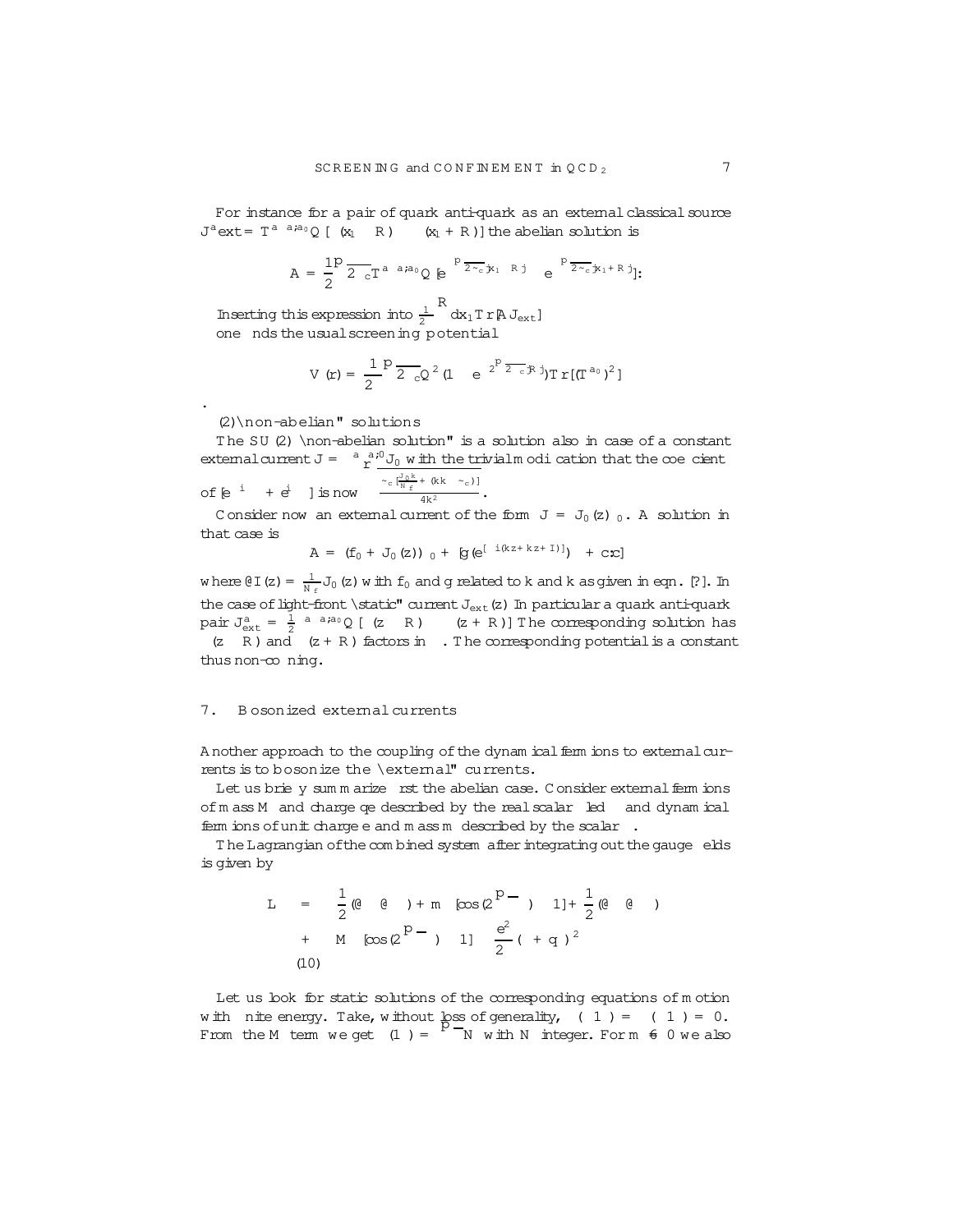get (1) =  $P - n$ . Now from the  $e^2$  term,  $n + qN = 0$ . Thus, for instance for  $N = 1$  nite energy solutions occur only for  $q = n$ . For  $m = 0$  only  $(1) = p - N$  and then a nite energy solution for  $N = 1$  is if  $(1) = p - q$ . So, when  $q = n$ , ! the screening phase,  $q \notin n$  for  $m \notin 0$  ! con nem ent phase  $m = 0!$  screening.

Proceeding now to the QCD case one can consider severaldierent possibilities  $(J_{ext}^F; j_{dy}^F);(J_{ext}^F; j_{dy}^{ad});(J_{ext}^{ad}; j_{dy}^{ad};j_{dy}^{ad}; j_{dy}^{ad})$  and with dynam ical ferm ions that can be either m assless orm assive.

The system of dynam icalad pint ferm ions and external fundam ental quarks can be described by an action w hich is the sum of[\(3](#page-2-0)) and [\(1\)](#page-2-0).

Integrating over the gauge degrees of freedom one is left with the term s in  $(1)$  and  $(3)$  that do not include coupling to gauge eld together with a currentcurrent non-local interaction term.

For the interesting case of dynam ical quarks in the adjoint and external in fundam entalwe get for the interaction term

$$
\frac{z}{d^2z} \sum_{a}^{X} \frac{1}{\varrho} [\Gamma \, r \, (\Gamma_F^{a} \, \text{i} u_{\text{ext}}^{-1} \varrho u_{\text{ext}}) + \frac{1}{2} \text{Tr} \, (\Gamma_{\text{ad}}^{a} h^{-1} \varrho h)]
$$

where u is de ned in [\(1\)](#page-2-0),  $T_F^a$  are the SU  $\%$  c) generators expressed as  $\%$  c $\%$  f)  $(\mathbb{N}_c\mathbb{N}_f)$  m atrices in the fundam ental rep. of U  $(\mathbb{N}_c\ \mathbb{N}_f)$   $T^a_{ad}$  the  $(\mathbb{N}_c^2\ \mathbb{1})$  $(N_c^2 - 1)$  m atrices in the SU  $(N_c)$  adjoint rep. For simplicity we discuss from here on the case of a single avor.

Let us rst consider the case of external adjoint quarks u<sub>ext</sub> (x) 2 SU (N<sub>c</sub>)  $U_B$  (1),



( is not norm alized canonically here).

The reason that we take a diagonalansatz is that it corresponds, to a m inim al energy con guration.

Ansatz [\(7\)](#page-6-0) corresponds to  $\mathsf{Q}^{\,1}_{\,\mathrm{ext}}\mathsf{Q}^{\,2}_{\,\mathrm{ext}}$ , namely, to an externaladjoint state. W e expect this state to be screened by the adjoint dynam ical ferm ions. W ith this ansatz  $\frac{1}{e}$  (ih<sub>ext</sub> $0$  h<sub>ext</sub>) takes the form

0 B B B B @ 0 ... 0 1 C C C C A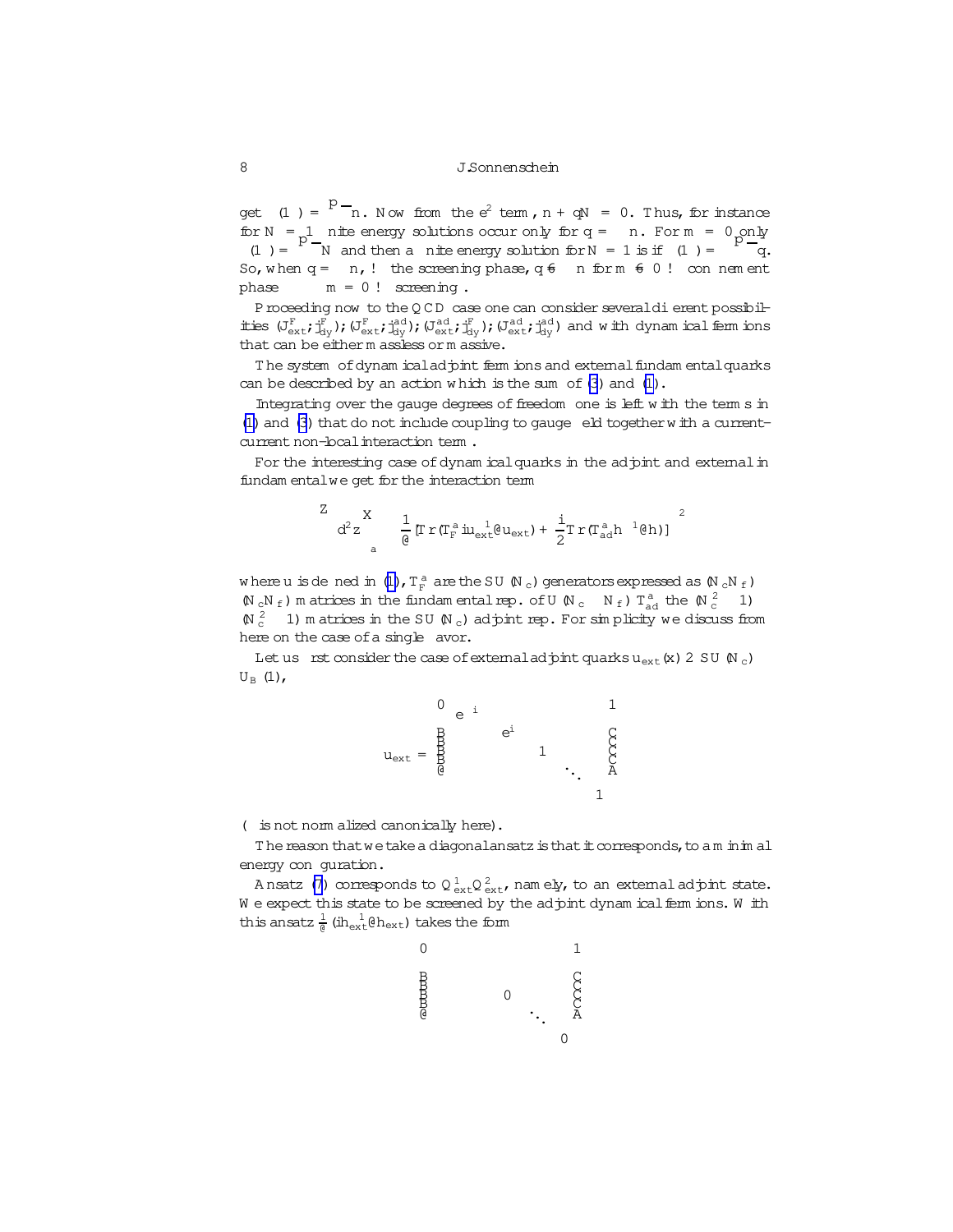It is thus clear that only  $T_F^3$  contributes to the trace in [\(7\)](#page-6-0). To show the dynam icalcon guration that screens, take

$$
\log h_{\text{ad}} = \frac{B}{B} \begin{bmatrix} 0 & 0 & 1 \\ 0 & 0 & 0 \\ 0 & 0 & 0 \\ 0 & 0 & 0 \end{bmatrix} \begin{matrix} 1 \\ 0 \\ 0 \\ 0 \end{matrix}
$$

w ith the m atrix that contributes to the  $Tr$  in  $(7)$ ,

$$
T_{\text{adj}} = \begin{matrix} 0 & 0 & 1 & 0 & & & 1 \\ \frac{B}{2} & 1 & 0 & 0 & & & & 0 \\ \frac{B}{2} & 0 & 0 & 0 & & & & 0 \\ \frac{B}{2} & 0 & 0 & & & & 0 \\ \frac{B}{2} & & & & & 0 & & \ddots \\ 0 & & & & & & & 0 \end{matrix}
$$

which corresponds to the generator of rotation in direction 3 for the sub 0 (3) of

rst three indices, thus obtaining the a term proportional to  $( + )^2$  em erging from  $(7)$ . The m ass term s for  $u_{ext}$  and h are now proportionalto  $(1 - \cos)$ and  $(1 \cos)$  respectively. A boundary condition  $(1) = 2$  can be cancelled in the interaction term by the boundary condition  $(1) = 2$ .

Let us exam ine now the case of a single external quark

$$
u_{ext} = \begin{matrix} 0 & e^{-i} & 1 \\ 0 & 1 & 1 \\ 0 & 0 & 0 \\ 0 & 0 & 0 \\ 0 & 0 & 1 \end{matrix}
$$

Its contribution to the interaction term is  $\int_{i=1}^{P} \int_{i=1}^{N_c} (i + \deta)^2$  where  $i =$  $p\frac{1}{2i(i+1)}$  and \dyn" is the part of the dynam ical quarks.

If again we take a con quration of the dynam ical quarks based on a single scalar like in [\(7\)](#page-6-0) we get altogether an  $e^2$  term of the form  $(\frac{1}{2} + )^2$ .

Now if  $(1) = 2$  one cannot nd a nite energy solution since from the m ass term  $(1) = 2$  n, and thus there is no way to cancell the interaction tem.

If, however, we considerm = 0 there is no constraint on  $(1)$  so it can be taken to be equal , and thus again a screening situation is achieved.

This argum ent should be supplem ented by show ing that one cannot nd another con quration besides (??) that m ay cancel the  $\frac{1}{1}$  term in (  $\frac{1}{1}$  +  $\dagger$ dyn")<sup>2</sup>, for SU (N<sub>c</sub>) w ith N<sub>c</sub> 3.

### 8. Large  $N_f$  expansion

C onsider a system of a quark in the fundam ental representation placed at a distance of2R from an anti-quark that transform s in the anti-fundam ental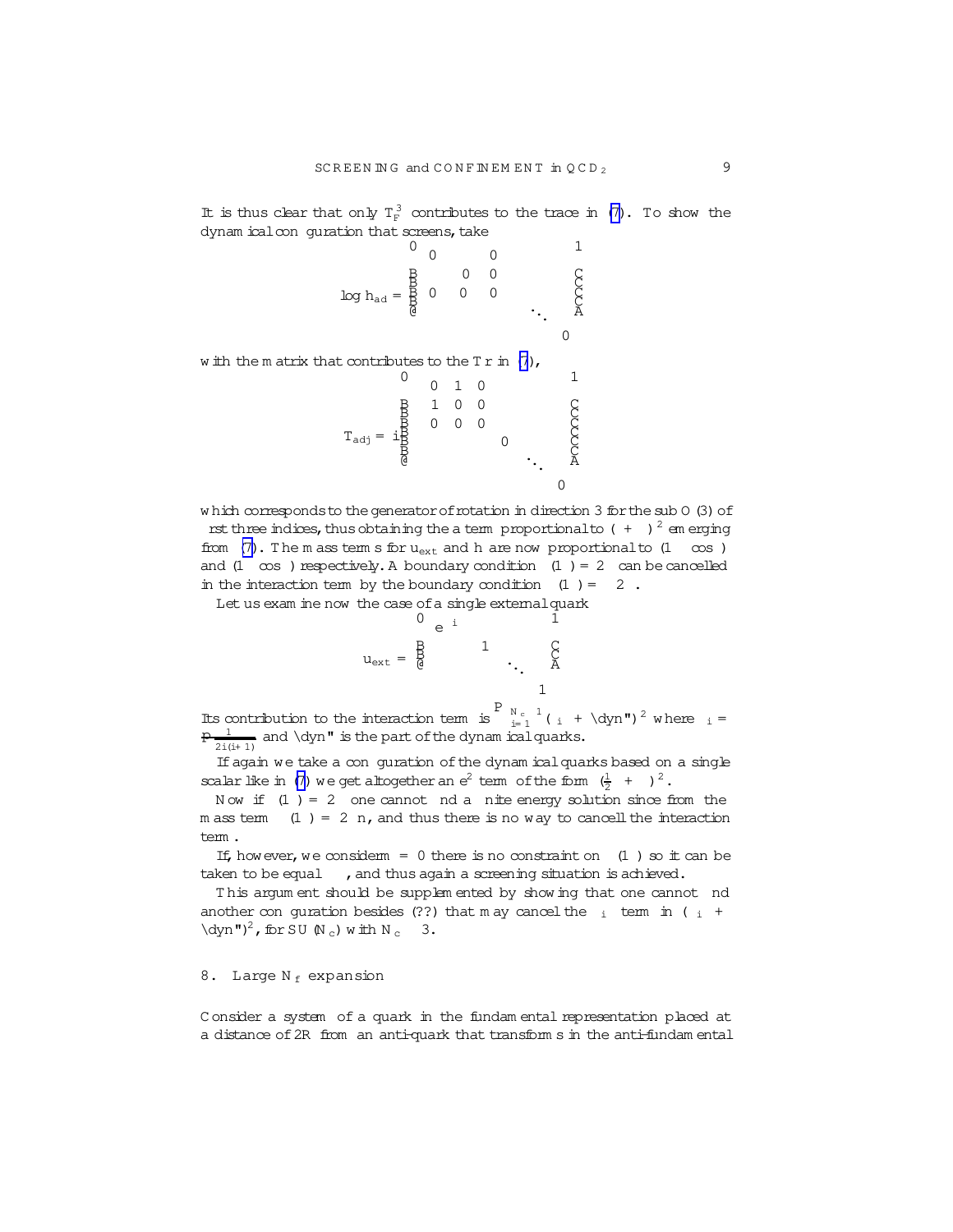representation. This can be expressed as the follow ing classical c-num ber charge density

$$
a = a^{1} (x R) (x + R)
$$
 (11)

Strictly speaking, one is allowed to introduce classical charges and neglect quantum uctuations only if the external charges transform in a large color representation. (This is an analog of the statement that only for quantities of large angular m om entum quantum uctuations are suppressed.) M oreover, by choosing (11), there is an obvious \abelian" self-consistent solution of the equations (??) for which all the dynam ical quantities points in the '1' direction and thus all the commutators vanish.

One way to overcome these obstacles is to search for \truly" non-abelian solutions of the equations, as was discussed in section 4. Here we proceed by implementing Adler's[8] sem i-classical approach for introducing static external quark charges. In this approach the quarks color charges satisfy non-abelian SU  $(N_c)$  color algebra so that the external quark charge density takes the form

$$
a = Qa (x R) + Qa (x + R)
$$
 (12)

 $Q^a$  and  $Q^a$  are in  $N_c$ ;1) and  $(1;N_c)$  representations of SU  $(N_c)$  SU  $(N_c)$ group respectively. The algebra of those operators was worked out in  $[8, 9]$ . is reviewed brie y in the appendix.

The expansion in  $\frac{1}{N_f}$  is dened as usual by taking N<sub>f</sub> ! 1 while  $\sim_c = \frac{e^2 N_f}{4}$ is kept xed. One can solve the equations iteratively as follows. A solution for A, J and  $J_{ext}$  of the equations expanded to a given order in e is inserted back to the equations as a source to determ ine the next order solution. A sim ilar treatm ent in four dim ensions is given in refs.[10, 11].

The form alexpansion in e is as follows

$$
A = eA^{(1)} + e^{3}A^{(3)} + e^{5}A^{(5)} + \cdots
$$
  
\n
$$
J = J^{(0)} + e^{2}J^{(2)} + e^{4}J^{(4)} + \cdots
$$
  
\n
$$
J_{ext} = e^{2}j^{(2)} + e^{4}j^{(4)} + e^{6}j^{(6)} + \cdots
$$
\n(13)

A fter perform ing the interation one nds that the potential up to next to leading order takes the form

$$
V (2R) = \frac{N_c^2}{2N_f} \frac{1}{2N_c} (1 + e^{-P_{\overline{Z}}R})
$$
\n
$$
+ (\frac{N_c^2}{2N_f})^3 \frac{N_c^2}{2} \frac{N_c^2}{2N_c} (1 + e^{-P_{\overline{Z}}R})^2 \frac{P_{\overline{Z}}}{2R} e^{-P_{\overline{Z}}R} (1 + e^{-P_{\overline{Z}}R})
$$
\n(14)

Thus, the potential that includes the rst correction to the abelian one approaches a constant value at large distances where the force between the externalquark and the anti-quark vanishes.

<span id="page-9-0"></span>10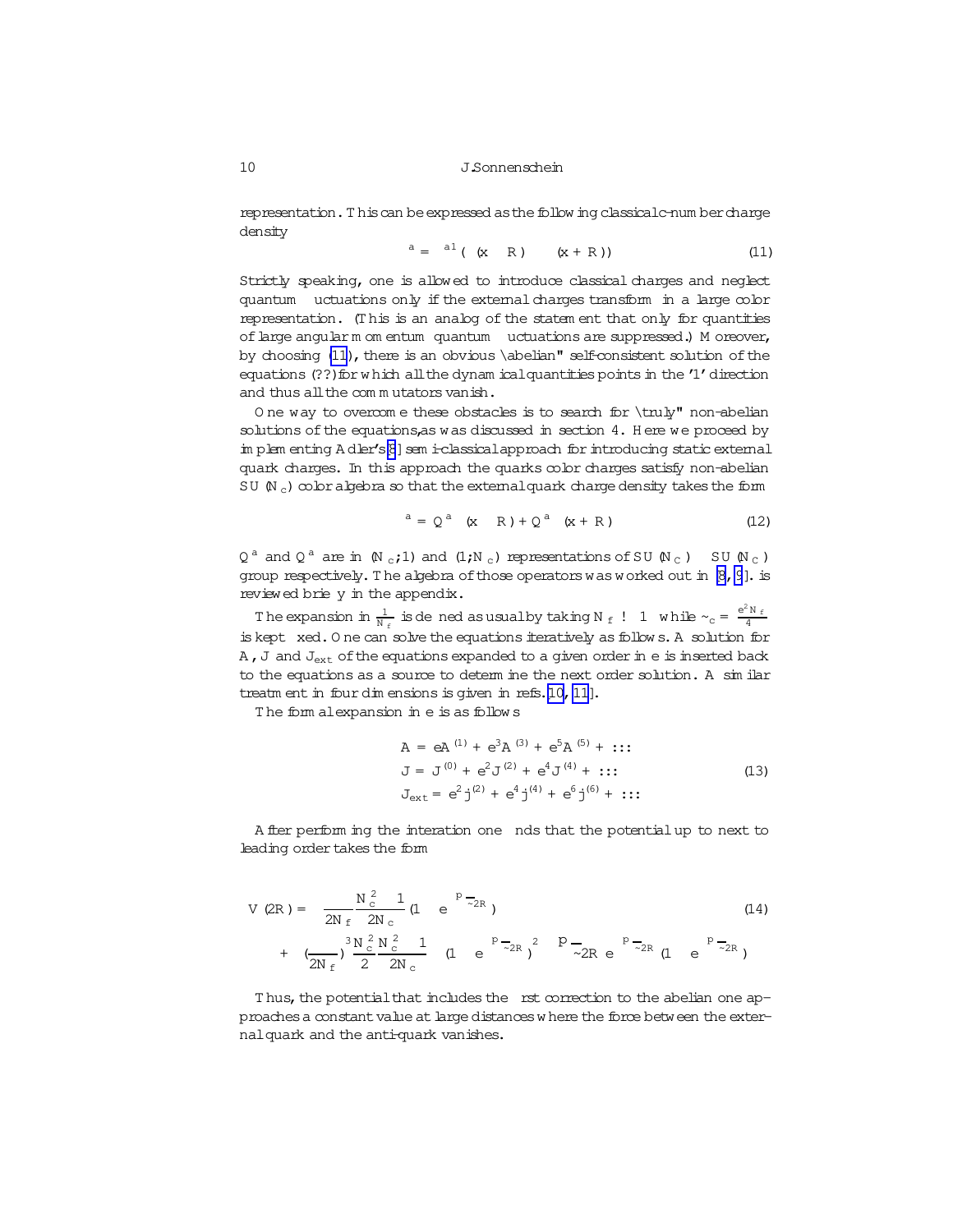#### <span id="page-10-0"></span>9. M assive  $QCD_2$

The bosonized action of m assive QCD<sub>2</sub> with N<sub>f</sub> fundamental representations was given in (1). We can now expand the mass term in a (non-local) power series in J as follows

$$
h = 1 \quad \frac{2}{iN_f} \frac{1}{\theta J} + \frac{2}{iN_f} \frac{1}{\theta J^2} \quad \frac{1}{\theta} \frac{1}{\theta J} + \dots
$$

Now the solution of the equation in the presence of (12) is

$$
A = \frac{e}{\frac{e}{2}} (1 + \frac{e^{2}N \frac{2}{f}}{8 \cdot 2m^{2}})^{-1} (Q \text{ jx} \quad R \text{ j} + Q \text{ jx} + R \text{ j})
$$
(15)

Substituting A in the potential yields,

$$
V = \frac{e^2}{2} (1 + \frac{e^2 N_f^2}{8 \cdot 2m^2})^{-1} Q Q \quad 2R = \frac{2}{2N_f} (1 + \frac{P}{8 \cdot C m_q})^{-1} C_2 (R) \quad 2R \quad (16)
$$

The same expression for the potential in the abelian case was obtained in [1]. Thus the dom mant  $\frac{1}{N_f}$  contribution exhibits a con nem ent behavior. It should be emphasized that in the above analysis it is assum ed that the external charges cannot be com posed by the dynam ical ones.

#### 10. Supersymmetric Yang-Mills

The supersymmetric YM (SYM) action [12] is the following

$$
S = \begin{pmatrix} 2 \\ d^2x \, \text{tr} & \frac{1}{4}F^2 + i \, \beta + \frac{1}{2} \beta \end{pmatrix} + 2i\mathbf{e} \quad 5 \quad ; \qquad (17)
$$

The gluon equation of motion now reads

$$
D D F = e D (J + J); \qquad (18)
$$

where J denotes the gluino vector current and J denotes the scalar vector current. The equation for the divergence of the ferm ionic axial current.

$$
D J = \frac{eN_c}{r} + ie( + )
$$
 (19)

The factor  $N_c$  which appear in the anomaly term is due to the adjoint gluinos which run in the anom aly loop. A sim ilar equation holds for the scalar current

D J = 
$$
\frac{eN_c}{2}F
$$
 Q ( 2i[j;0] ] + 2e[j;A; ]]) (20)

This equation was obtained by applying the point splitting technique to the scalar current.